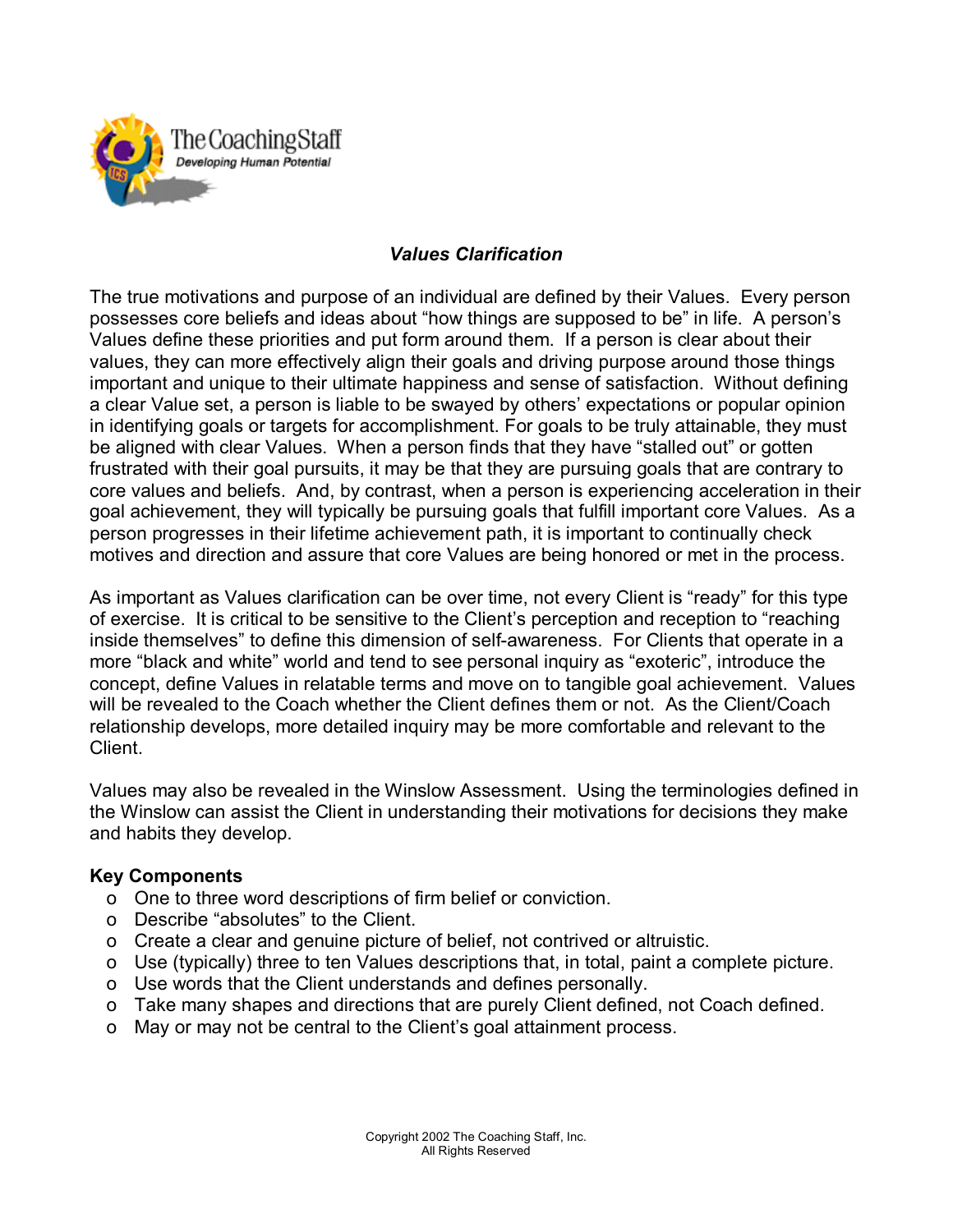#### **Sample Questions**

To help a Client define Values use question such as:

- o How would you describe your most passionate beliefs?
- o What are the things, principles, ideas or ideals that you are most convicted to in life?
- o What do you "stand for"?
- o How are things supposed to be in life?
- o What are the things, that when threatened, evoke the most passionate response from you?
- o What makes you cry?
- o What makes gives you the greatest joy?
- o What are your "roles" in life?

Of course, giving Clients examples can be very valuable in "priming the pump". Examples of Values might include the following. This is in no way a comprehensive list and the Coach should challenge the Client's imagination and personal insight beyond any Values selected from a pre-defined list.

Awareness Beauty Beauty Boldness Beauty **Behavior** Behavior **Bravery** Capable Confidence Confidence Cheerfulness Courage Creativity Creativity Challenge Citizenship Contribution Collaboration Desire Dedication Dominance Durability Decidedness Education Edification Equality Environment Family **Financial Security Financial Security Forgiving** Freedom **Friendship** Friendship Friendliness Fun **Forgiveness** Generosity Gratitude Giving Giving Health Honesty **Example 2** Harmony **Harmony Harmony Individuality** Integrity **Intelligence** Innovation Joy Kindness Leadership Loyalty Love Likeability Money **Motivation** Motivation **Nurturing** Nature Order Openness Popularity **Purpose** Purpose **Pride** Pleasure **Construction Construction Cuality** Responsibility Self Satisfaction Self Control Self Respect Service Sharing Sharing Service Spirituality Tenacity Toughness Unification Understanding Velocity Velocity Value Wisdom Winning Wonder

Achievement **Ambition** Ambition **Ambition** Accomplishment Recreation **School** School Self Confidence